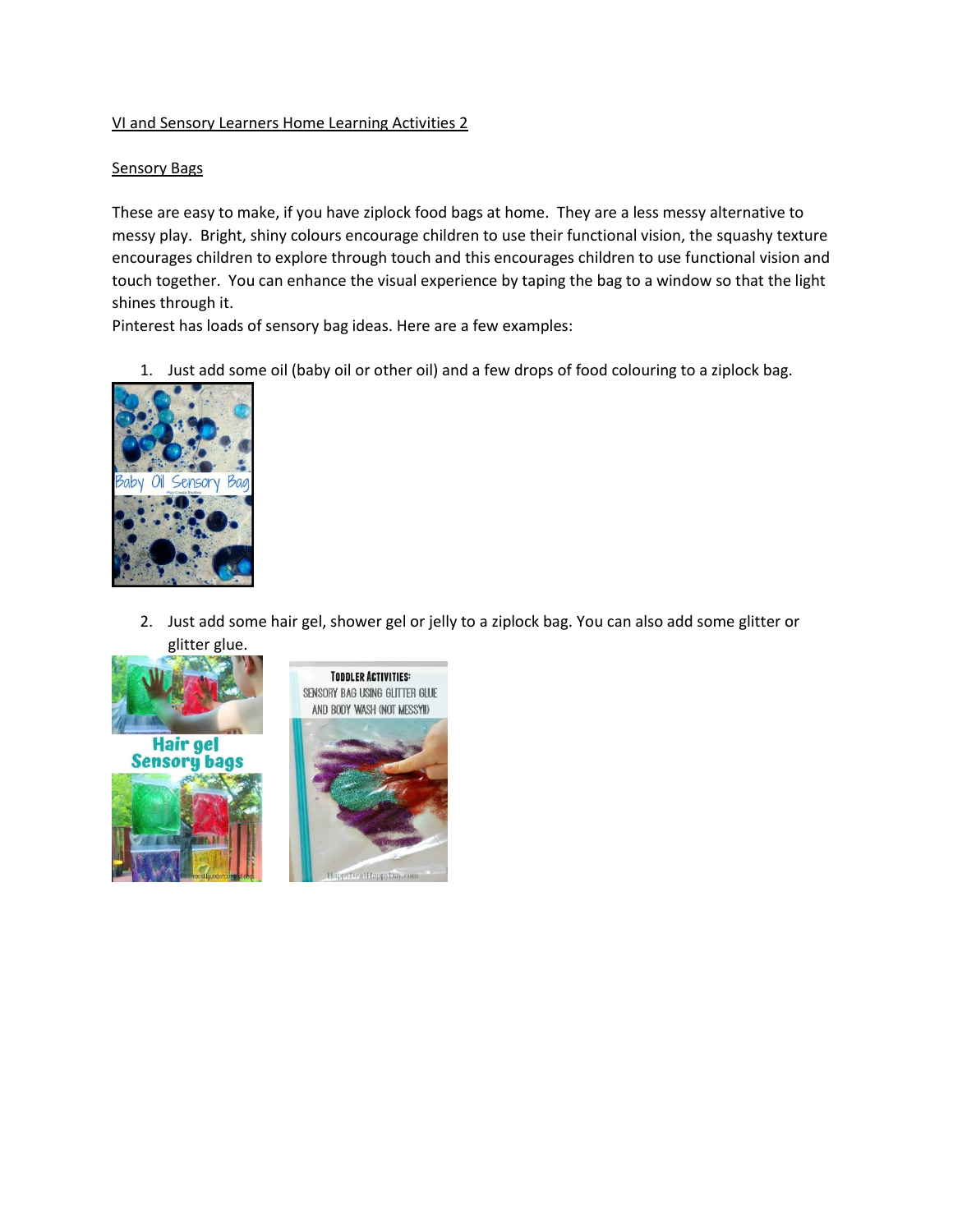3. Just add some paint and oil, or just paint by itself, to a ziplock bag.



4. You can also add items, small toys, craft items etc, and even make themed bags.



## Sensory Bottles and Sensory Jars

Sensory bottles and jars are also a fun option. Again, bright shiny colours and items in the bottles/ jars encourage use of functional vision, but also, different sounds can be created depending what you put in the bottle, encouraging listening skills. Pinterest has loads of sensory bottle and jar ideas.

Here are some ideas: